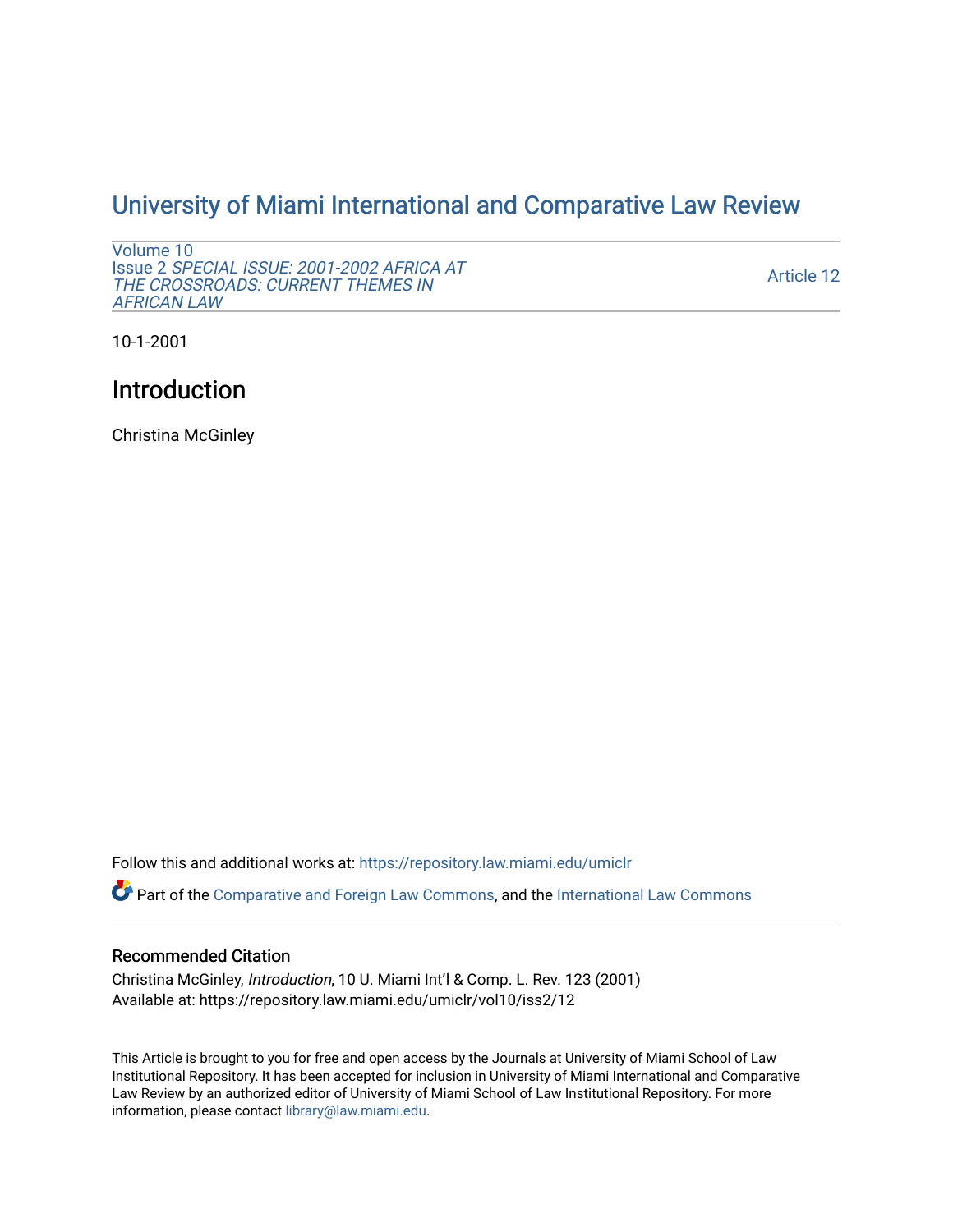## **V. Women and the Law in Africa Introduction Christina A. McGinley\***

In this portion of the review, we have chosen to highlight issues that affect women in Africa. Specifically both authors who have submitted to this section have focused on the cultural and traditional notions of sexuality of a female and how those beliefs plaque many women living in Africa. Most of the traditions are viewed **by** the western world as sadistic, brutal and inhumane. In fact the most prevalent custom and/or tradition in Africa is Female Genital Mutilation, depicted as mutilation for the effect on a women's genitalia after a circumcision or excision has occurred. Female genital mutilation has been practiced for decades in Africa and is well rooted in African custom and tradition. Women are believed to be "cleansed" and "cultivated" **by** this practice. The reality is that while the tradition attempts to strip a women of a burden or mark that she is born with prior to her the marriage, it often strips the females of self-worth, dignity and individuality. This practice has forced many women who practice this tradition into a sub-serviant class believed to be ruled **by** their husbands and dominated **by** the maleness of African society. That is my view, a Westerner, a Caucasian American educated in westernized cultures and traditions and never accustomed to the practices or beliefs of African women. **My** background and who **I** am does not make my position less credible. **I** do not have to be an African woman to appreciate the malignant effects that such a practice has on a woman.

Oluyemsi Bamgbose, a Senior Lecturer and Head of the Department of Private and Business Law at the University of Ibadan, Ibadan, Nigeria has submitted a writing that elaborates on the cultural traditions and law in Africa with emphasis on its effects on the African Adolescent Girl. The African adolescent girl is described as born into a world of male dominance where female sexuality is often described as taboo or forbidden within African cultural practices. Bamgbose describes a culture that gives little significance to the rights of a female in her own sexuality. Instead what is depicted is cultural traditions rooted in degrading sexual stereotypes creating a plague of oppression upon the young female. **A** young girl is forced to have her female genitalia mutilated in what is traditionally known as cultural "cleansing"; a young girl is forced to marry, sometimes as young as twelve years of age, an unknown much older male resulting in the young girl's rape and assault at the hands of her own husband. This is known to occur to these young girls and although in most if not all African countries rape is forbidden **by** law. Regardless, her family and peers often view female victimization

**<sup>\*</sup>** (J.D.) University of Miami, 2002; U.M. Int'l **&** Comp. L. R., Executive Editor.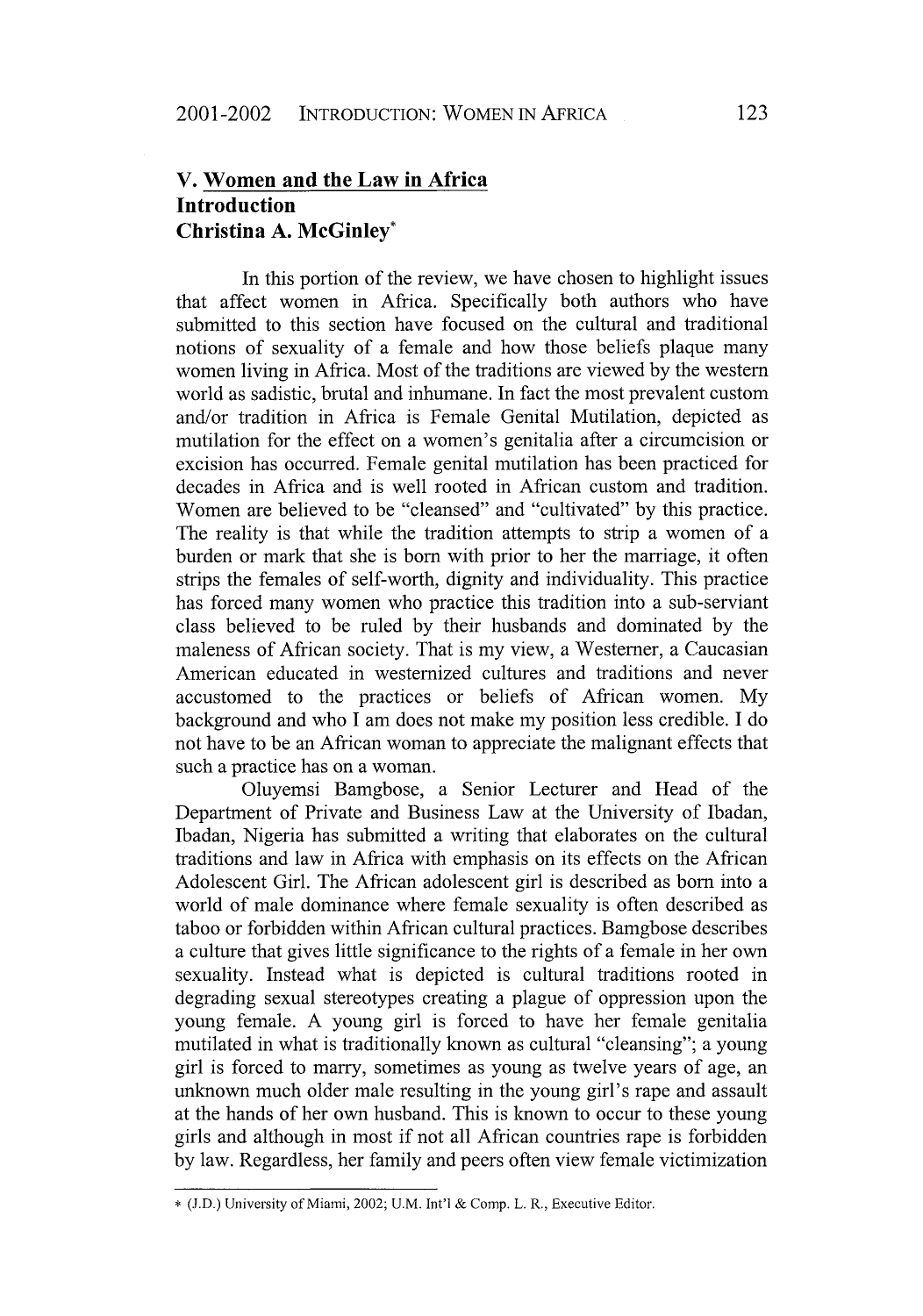as solicited by the victim resulting in her ostracization from the community as well as profound hostility and stigmization towards her.

Bamgbose argues that the effects of these cultural practices on the young female adolescent girl are crippling and that the preservation and protection of the sexuality of a young adolescent girl is essential to the cultural survival and continuity of the African culture. The practice of targeting the young female and practicing these cultural strippings of femaleness and individuality has separated the African female from the culture and community in the whole. The result of these practices, conditioned on human suffering, will permanently separate the "female" from the community and result in the eventual demise of the culture.

The demise of African culture on a grand scale may be a remote truth. It seems inevitable although that the more advanced educationally and materially that these women become will trigger an empowerment within them to prevent these dogmatic African cultures from practicing their sexual oppressive rituals upon young women.

In the second article in this section, Glennys Ortega discusses the involvement of the United States in the sexual oppressive practices of many African states when some young women flee Africa to the United States in hopes of asylum. Political asylum is a broad issue that goes beyond a single woman who petitions the United States to allow her a right to stay in the U.S. and offers her protection from her government. The decision to grant political asylum has many effects particularly on an international level in the diplomatic relations between the United States and Africa as well as the precedential effects of the policies and decisions made in the United States upon other parties who seek political asylum from nations who practice similar cultural traditions believed by the United States to be violations of human rights. But perhaps most controversial is the identification of the individual rights of the "woman." Recognition not as an "African woman" but simply a woman, a female with rights she individualizes yet maintains in common with all other women here in the United States and globally.

Ortega has addressed the role of the United States in such political asylum cases. In 1999, our Second Circuit heard the case of *Abankwah v. Immigration and Naturalization Service,* 185 F.3d 18 (2d. Cir. 1999). In a controversial decision, the second circuit disregarded the prior precedent in political asylum cases requiring the petitioner to prove a "well-founded fear of prosecution in a particular place" (generally the country fled from) for a more relaxed standard of simply proving the petitioners *personal* fear of prosecution in the particular place. The Court emphasizes the individuals' fear of prosecution in a particular place rather than whether the practice of her native country would be likely to prosecute her on her return. Ortega seemingly concludes that this "new standard" allows a petitioner/applicant to provide a "merely plausible